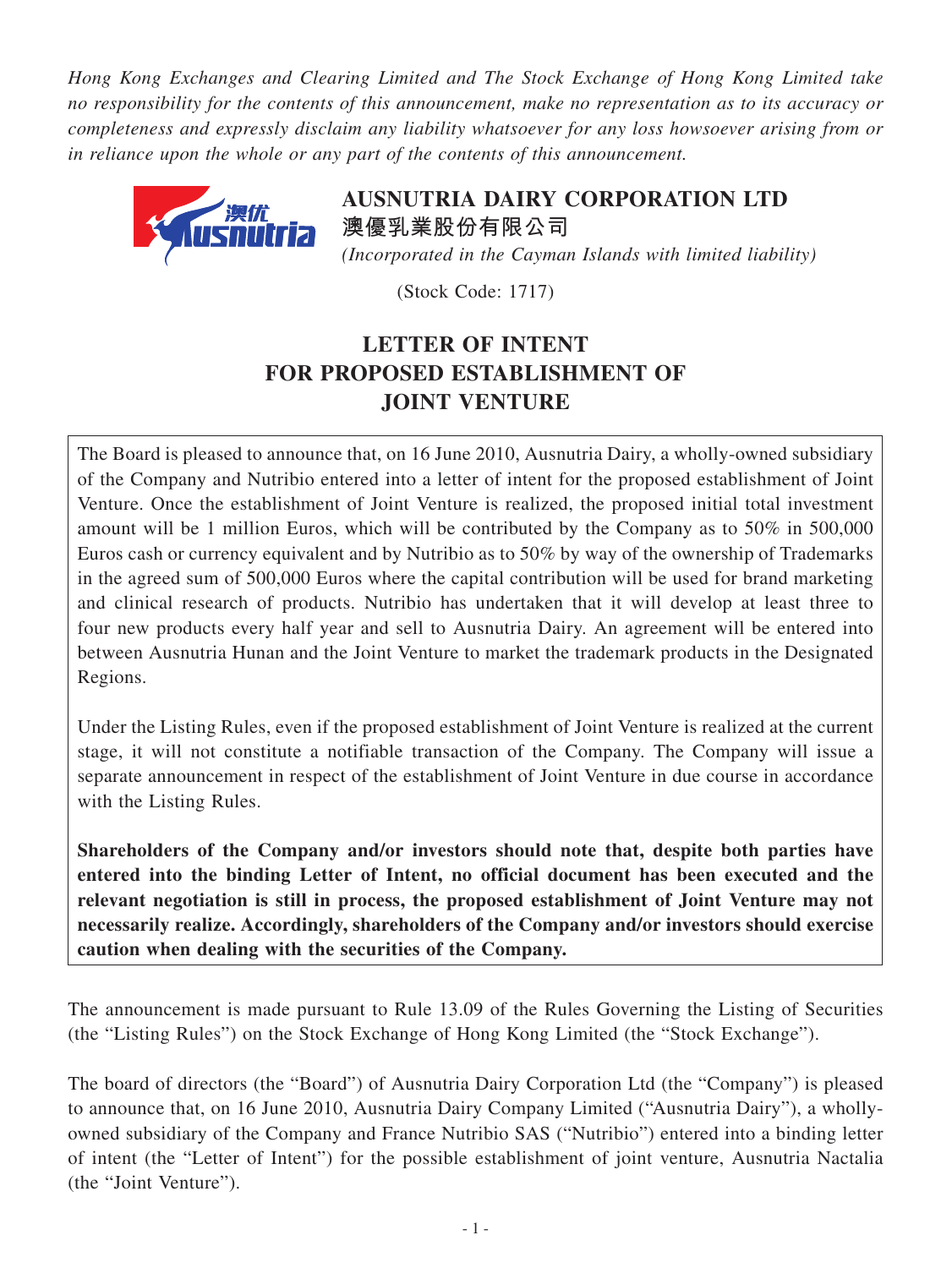Once the establishment of Joint Venture is realized, the proposed initial total investment amount will be 1 million Euros, which will be contributed by the Company as to 50% in 500,000 Euros cash or currency equivalent and by Nutribio as to 50% by way of the ownership of the Nactalia and 愛達力 trademarks (the "Trademarks") in the agreed sum of 500,000 Euros where the capital contribution will be used for brand marketing and clinical research of products. The Joint Venture is intended to be established in Paris, France to allow real-time connection with the dairy and paediatric food products experts and R&D centers in France and Europe and jointly engage in R&D, so as to introduce the latest dairy products to the consumers in the People's Republic of China (including Hong Kong Special Administrative Region and Macau Special Administrative Region) (the "Designated Regions"). The Joint Venture will establish a board of directors comprising seven members to be appointed by Ausnutria Dairy and Nutribio as to four representatives and three representatives respectively. The chairman of the board will be appointed by Nutribio and the passing of the board resolutions are subject to twothirds of voting members.

Nutribio has undertaken that it will develop at least three to four new products every half year and sell to Ausnutria Dairy. An agreement will be entered into between 澳優乳品(湖南)有限公司 ("Ausnutria Hunan"), a wholly-owned subsidiary of the Company and the Joint Venture to market the paediatric milk formula products, paediatric supplements, liquid milk products and adult formula milk products (the "Products") under the Trademarks in the Designated Regions. Ausnutria Dairy and Nutribio agreed to act as the exclusive supplier and exclusive partner in respect of the Products in the Designated Regions for each other. In addition, both parties agreed that, within six months from Nutribio becoming a wholly-owned subsidiary of SODIAAL INTERNATIONAL ("SODIAAL"), the largest French-based cooperative association engaging in dairy production, Ausnutria Dairy or its group members will purchase 10% equity interests of Nutribio at the price agreed between the parties.

Nutribio is a specialized company jointly established by SODIAAL and Entromont Alliance Group ("Entromont") to engage in the paediatric milk powder, liquid paediatric milk, paediatric cereals, adult milk power, cereal food products, various adult nutritious food products and athlete food products business. It has been engaged in the production and R&D of the above products and the export to 48 countries worldwide since 1983. Nutribio is held as to 50% respectively by each of the above shareholders. On 3 June 2010, SODIAAL officially announced the general offer of Entromont to become the largest dairy manufacturer in France and the fourth largest dairy manufacturer in Europe with a processed milk production of over 5.0 billion litres, a sales amount of 4.0 billion Euros and over 7,500 employees.

To the best of the Directors' knowledge, and having made all reasonable enquiries, Nutribio and its ultimate beneficial owner are third parties who are independent of and not connected with the Company, its directors, chief executives or substantial shareholders of the Company or any of its subsidiaries or any of their respective associates (as defined in the Listing Rules).

Under the Listing Rules, even if the proposed establishment of Joint Venture is realized at the current stage, it will not constitute a notifiable transaction of the Company. The Company will issue a separate announcement in respect of the establishment of Joint Venture in due course in accordance with the Listing Rules.